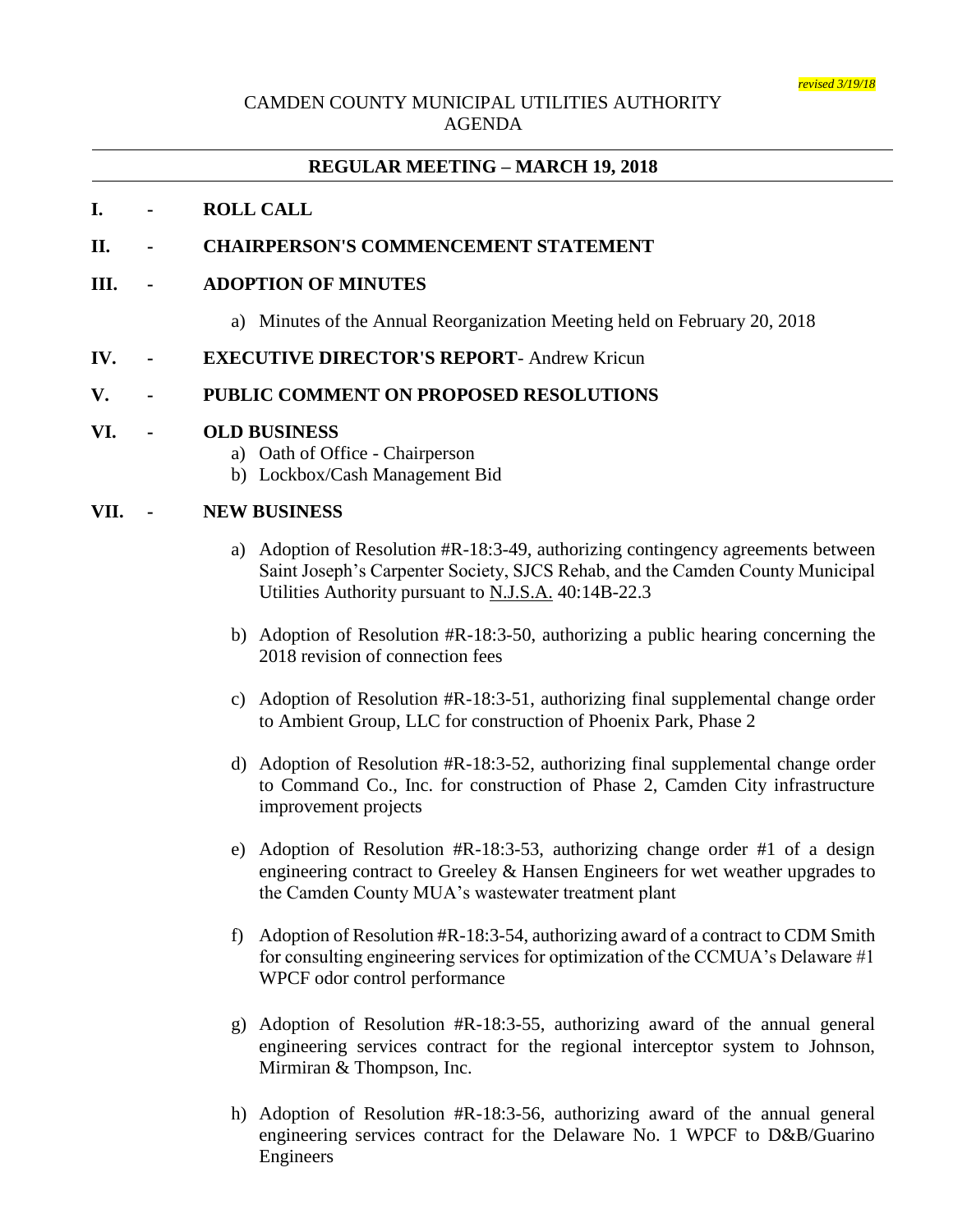- i) Adoption of Resolution #R-18:3-57, authorizing award of a contract for general counsel and solicitor services to Brown & Connery
- j) Adoption of Resolution #R-18:3-58, authorizing the execution of an agreement between the CCMUA and G. T. Smith & Associates, Inc., for the supply of "Anti-Surge" sewage air release and vacuum break valves in accordance with Specification #17-25A
- k) Adoption of Resolution #R-18:3-59, authorizing the execution of an agreement between the CCMUA and United Trucking, Inc., of Marlton, New Jersey and solid waste services  $d/b/a$  JP Mascaro & Sons for the hauling and disposal of dewatered sludge cake in accordance with Specification #18-06
- l) Adoption of Resolution #R-18:3-60, authorizing the execution of an agreement between the CCMUA and Polydyne, Inc., of Riceboro, Georgia for supply and delivery of liquid polymer in accordance with Specification #18-05
- m) Adoption of Resolution #R-18:3-61, authorizing extension of contract with Evoqua Water Technologies LLC, Sarasota, Florida for hydrogen sulfide control services in accordance with Specification #14-06
- n) Adoption of Resolution #R-18:3-62, authorizing accepted name change for cooperative pricing agreement with Middlesex Regional Education Services Commission System Identification #65MCESCCPS
- o) Adoption of Resolution #R-18:3-63, authorizing the purchase for Caterpillar 950M wheel loader, Bid #MRESC 15/16-08 with Foley Inc. in accordance of cooperative pricing agreement with the Educational Services Commission of New Jersey System Identification #65MCESCCPS
- p) Adoption of Resolution #R-18:3-64, authorizing award of contract (Bid A-40/2016, 2<sup>nd</sup> Year Option) to Ace Elevator, LLC for maintenance and repair services for elevators and man lifts through the Camden County Cooperative Pricing System ID #57-CCCPS
- q) Adoption of Resolution  $#R-18:3-65$ , authorizing award of a contract to D&B/Guarino for engineering services needed to develop a preliminary design report for developing a sustainability loop involving green energy and water reuse
- r) Adoption of Resolution #R-18:3-66, agreement with City/Campbell's Field (to be sent under separate cover) **TABLED**
- s) Adoption of Resolution #R-18:3-67, ratifying approval of expense vouchers as approved by the Executive Director under Authorization granted by CCMUA Resolution #R-97:3-60 dated March 18, 1997
- t) Adoption of Resolution #R-18:3-68, authorizing payment of \$2,072,730.08 for expenses disbursed from various trust accounts